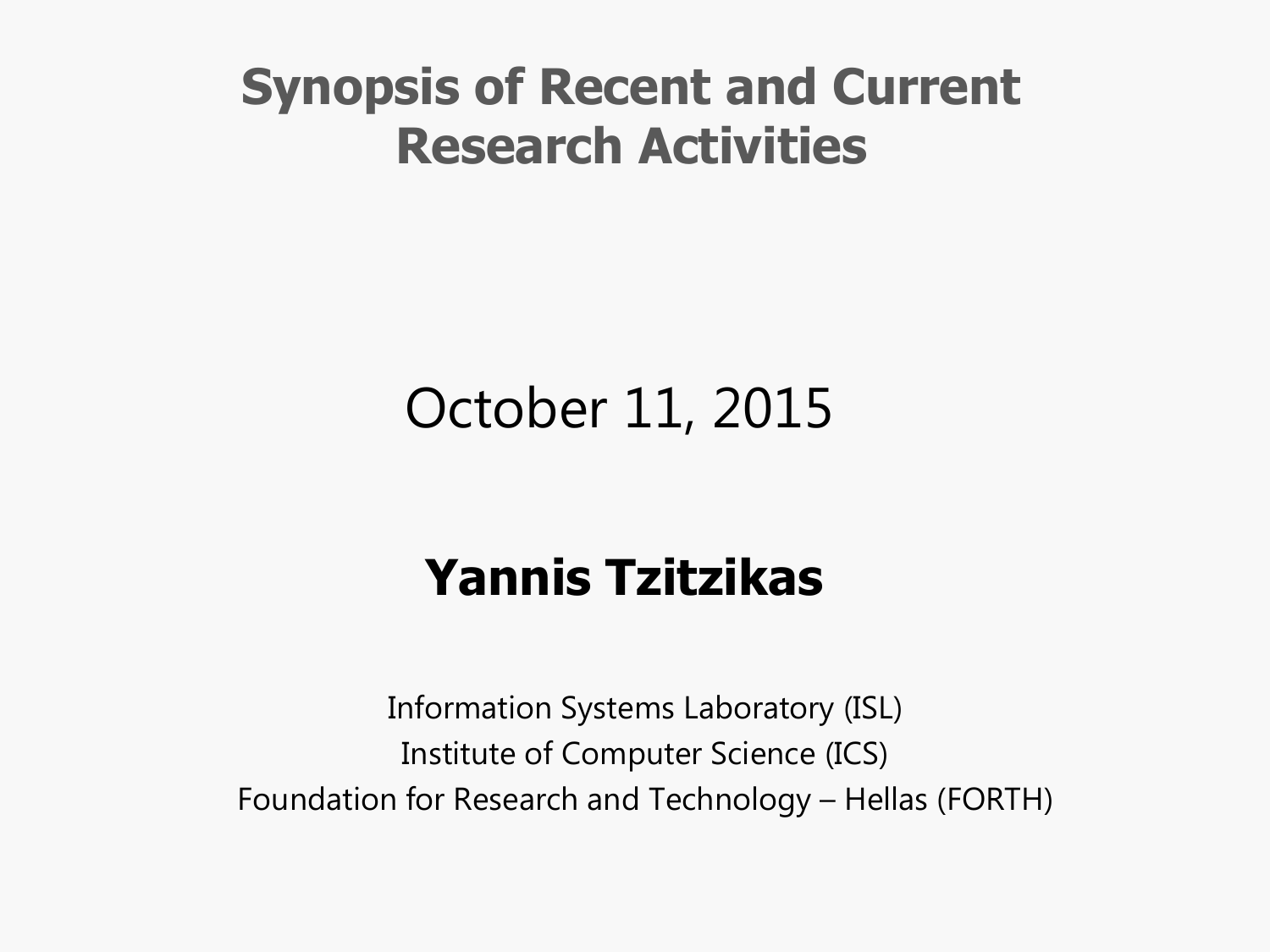# **Outline**

- **Exercise Exercise** the List of activities
- ◆ One slide per activity
- ◆ Technology offerings

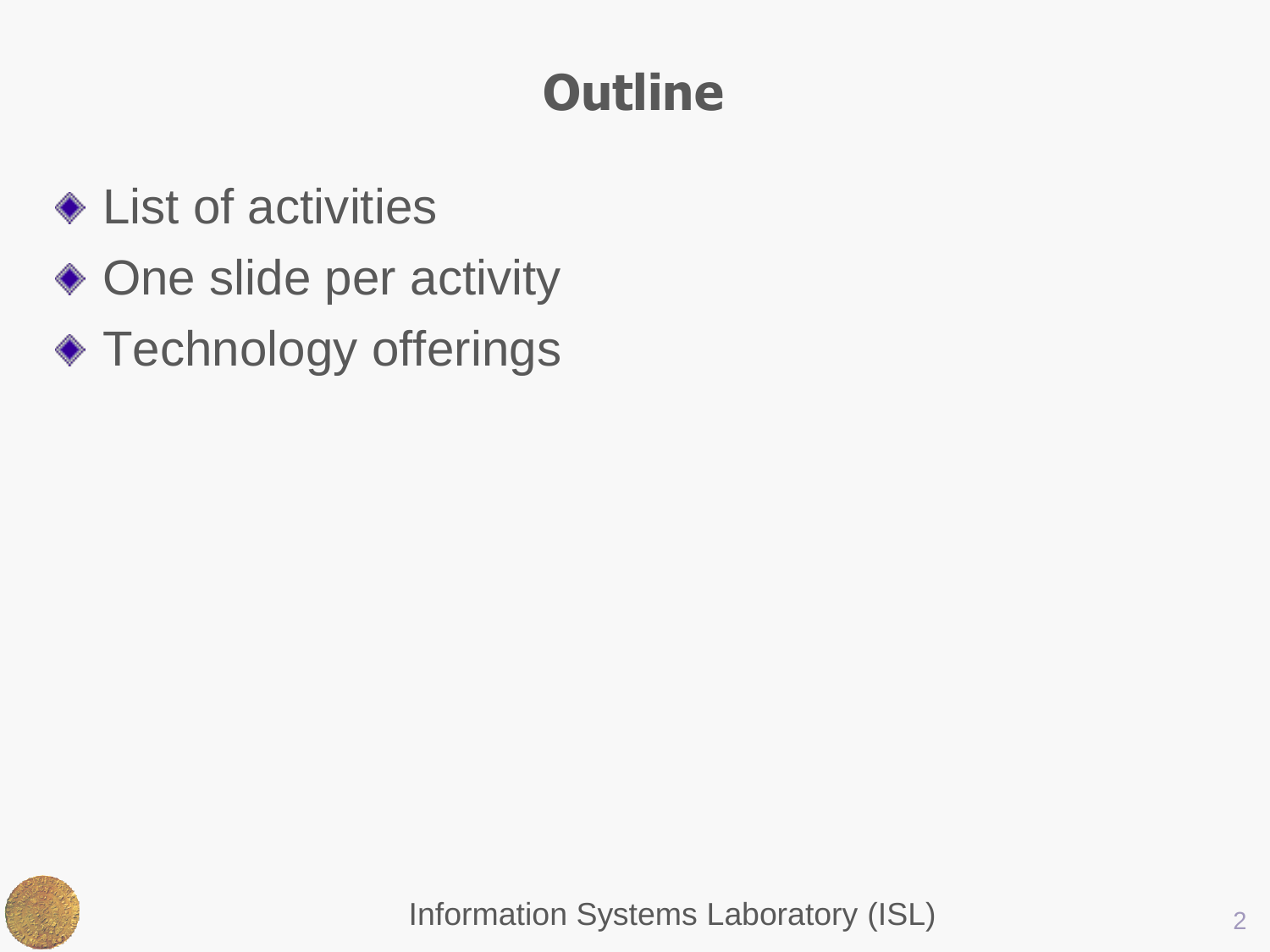# **LIST OF ACTIVITIES**

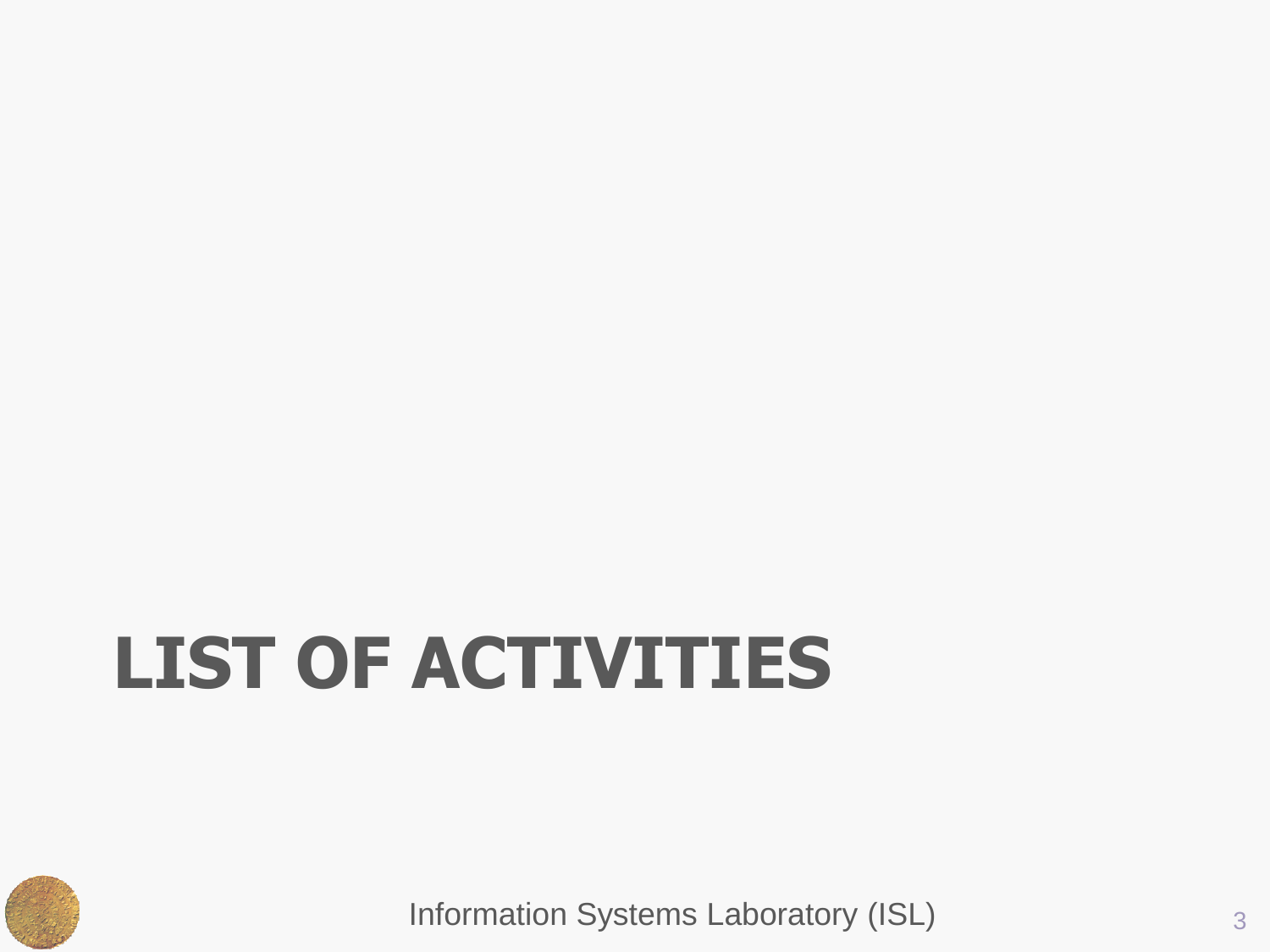# **List of Activities**

- ◆ Semantic Integration of Data
- **Exploratory Search**
- ◆ Knowledge evolution with emphasis on comparison
- ◆ Knowledge Mgmt for Digital Preservation

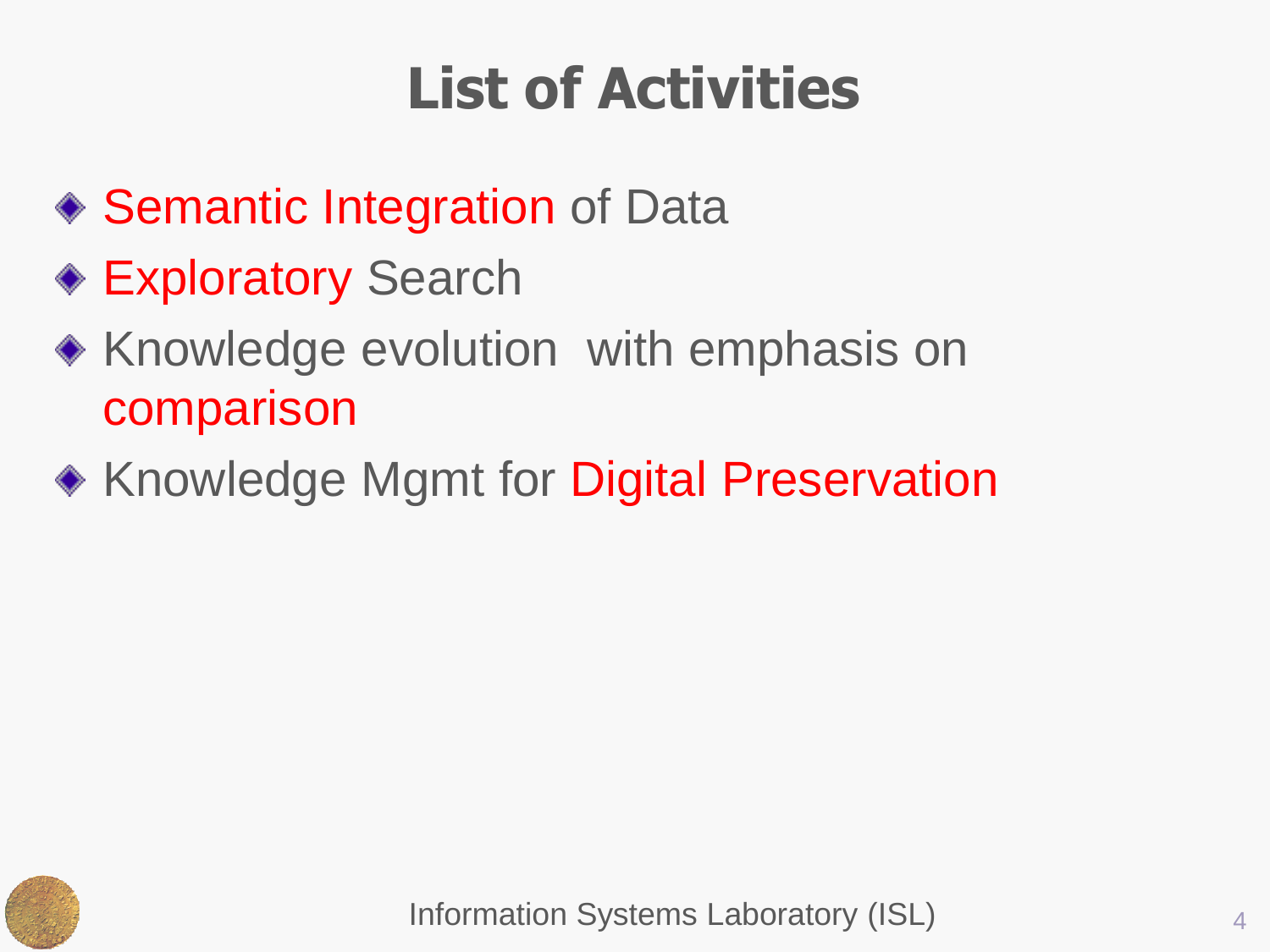## **Semantic Integration of Data**

## **MatWare: A framework for integrating heterogeneous information and evaluating their connectivity**

- **Enables the creation of domain**specific semantic warehouses that offer complex query answering
- **E** Functions: fetching and transformation of data, schema and instance mapping and matching, warehouse refreshing and monitoring.
- ◆ Offers novel metrics (and visualizations) for evaluating the connectivity of the data in the warehouse.
- **Exploited for constructing warehouses** for the marine domain
	- ◆ iMarine project, BlueBRIDGE project (ongoing)





#### Information Systems Laboratory (ISL) **Fig. 2.1.** 5

Back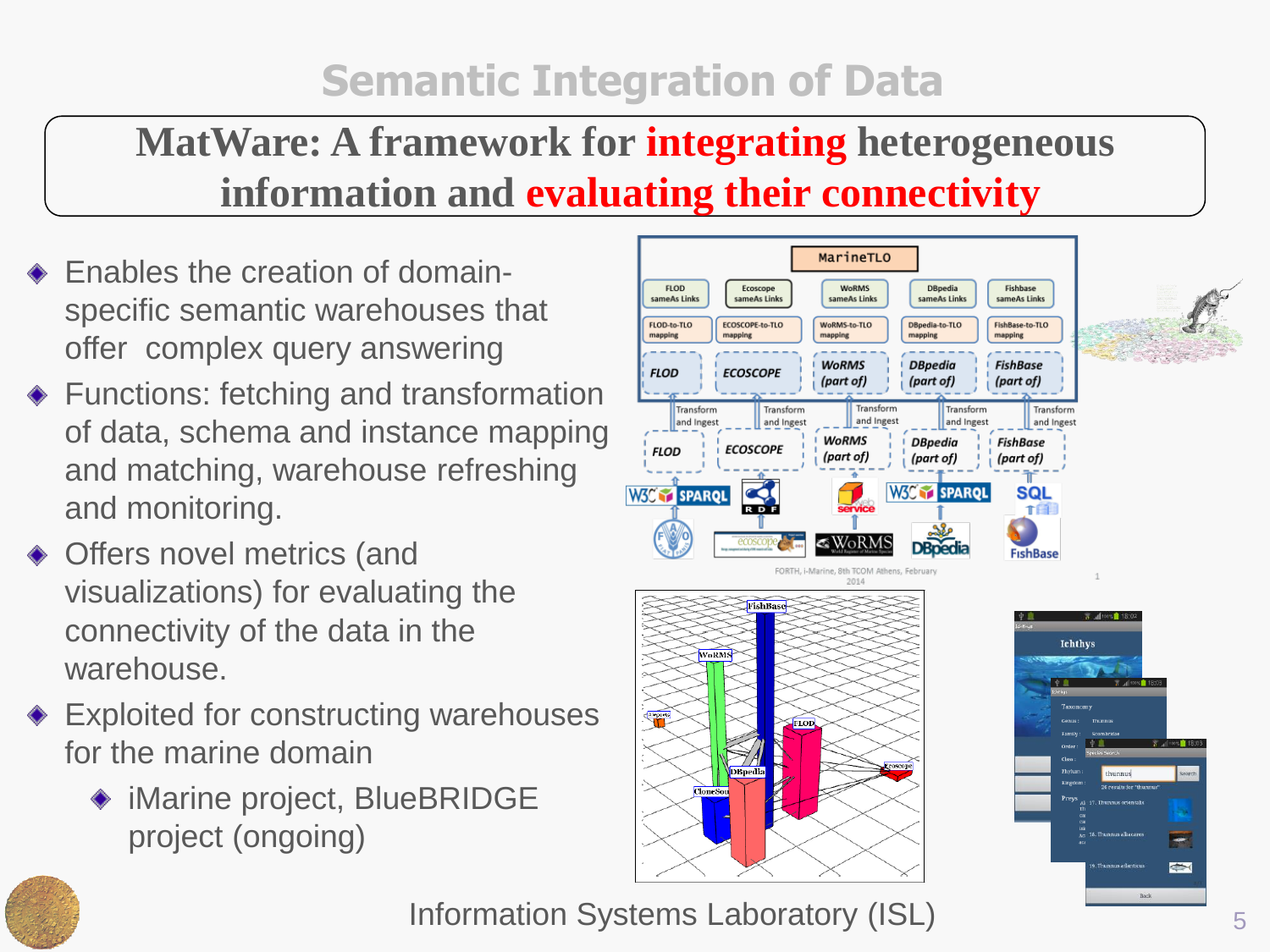#### **Exploratory Search**

## **Research and implementation of novel exploratory search services**

- Appropriate for recall-oriented information needs (professional search)
- Applicable over the existing search systems, providing methods that can bridge the gap between the Web of Documents and the Web of Data at Search Time
- Sophisticated techniques for various steps of the process (autocompletion, semantic analysis of the search results, clustering, preference-based exploration.
- Implementations in various projects
	- ◆ ESA, gCube e-infrastucture



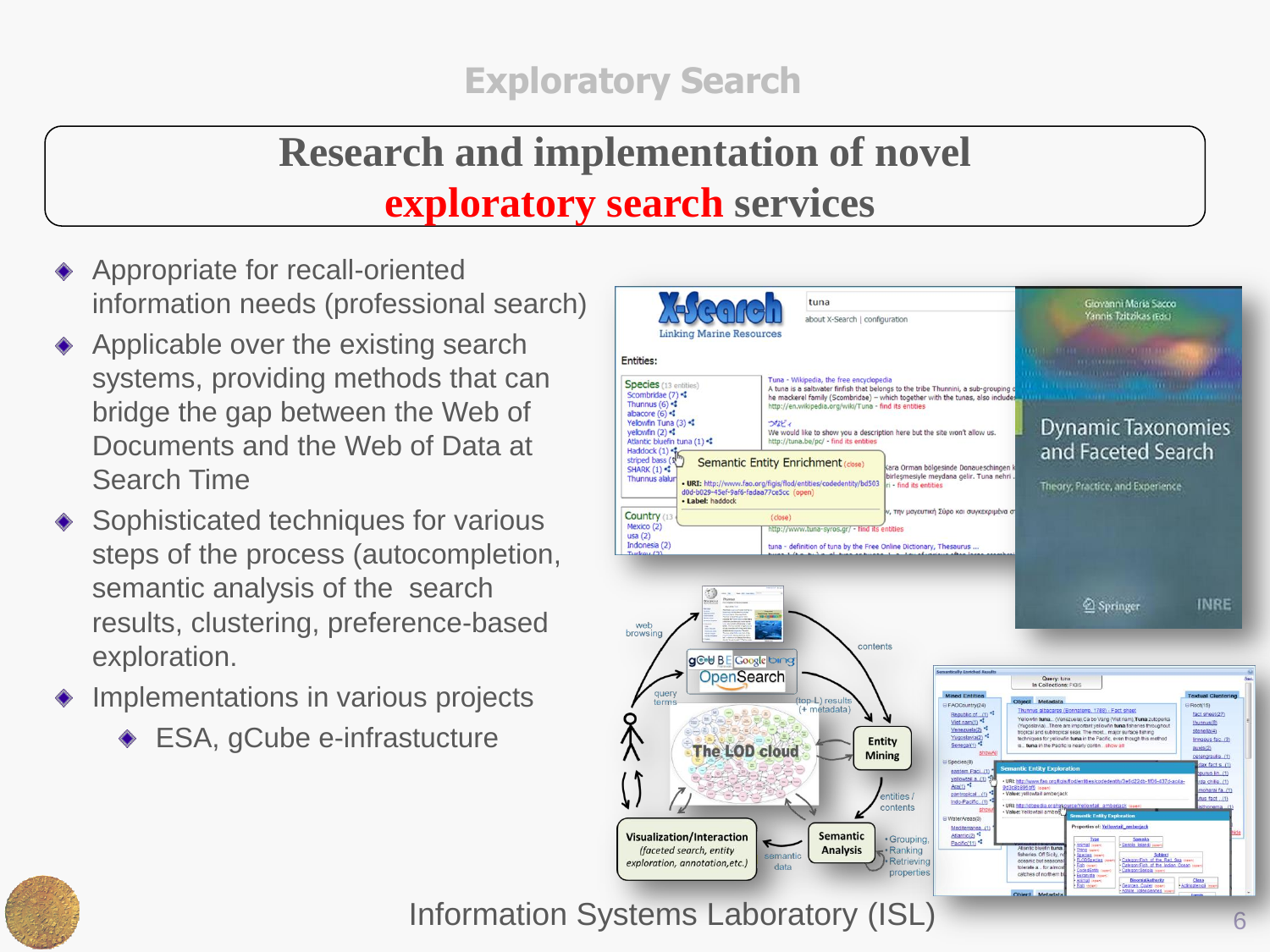## **Knowledge Evolution with Emphasis on Comparison**

### **Contributions in core knowledge evolution techniques with emphasis on comparisons.**

- The ability to compute the differences that exist between two Knowledge Bases is an important step to cope with the evolving nature of the Semantic Web. RDF Deltas can be employed to aid humans understand the evolution of knowledge, and to reduce the amount of data that need to be exchanged and managed over the network in order to build Semantic Web synchronization, versioning and replication services
- Various comparison functions
	- ♦ Best paper award at the International Semantic Web Conference 2007
- Theoretical and practical results ◈ concerning the problem of mapping anonymous nodes
	- ♦ Bnode Matching

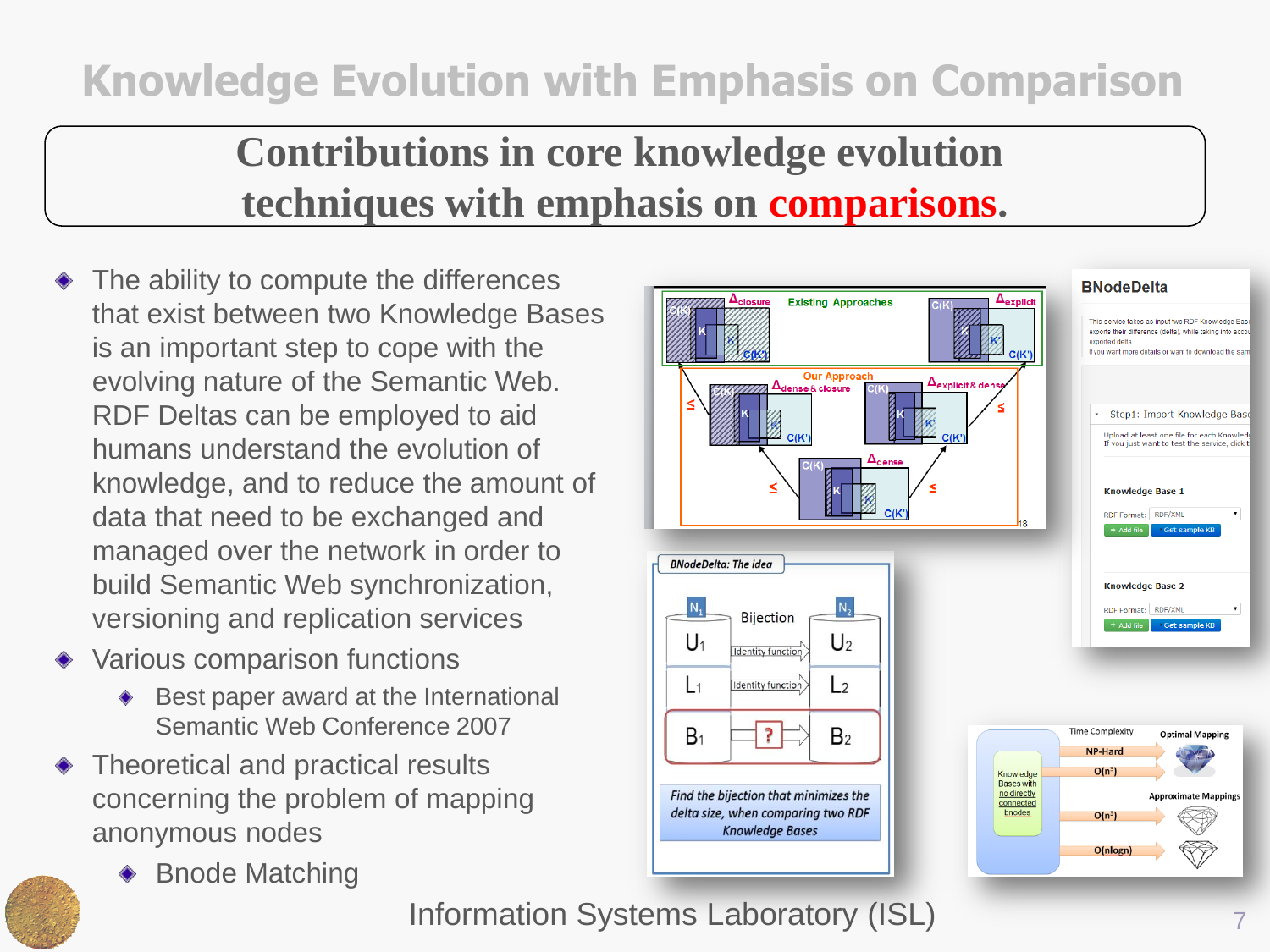## **Novel ways to exploit knowledge management techniques for the needs of Digital Preservation**

- ◆ Novel knowledge-based Dependency management techniques for the needs of Digital Preservation
- ◆ Development of prototypes and systems that realize the research results
	- ◆ GapManager, PreScan, **Epimenides**
- ◆ Participation to the main EU projects on Digital Preservation
	- CASPAR, SCIDIP-ES, APARSEN NoE



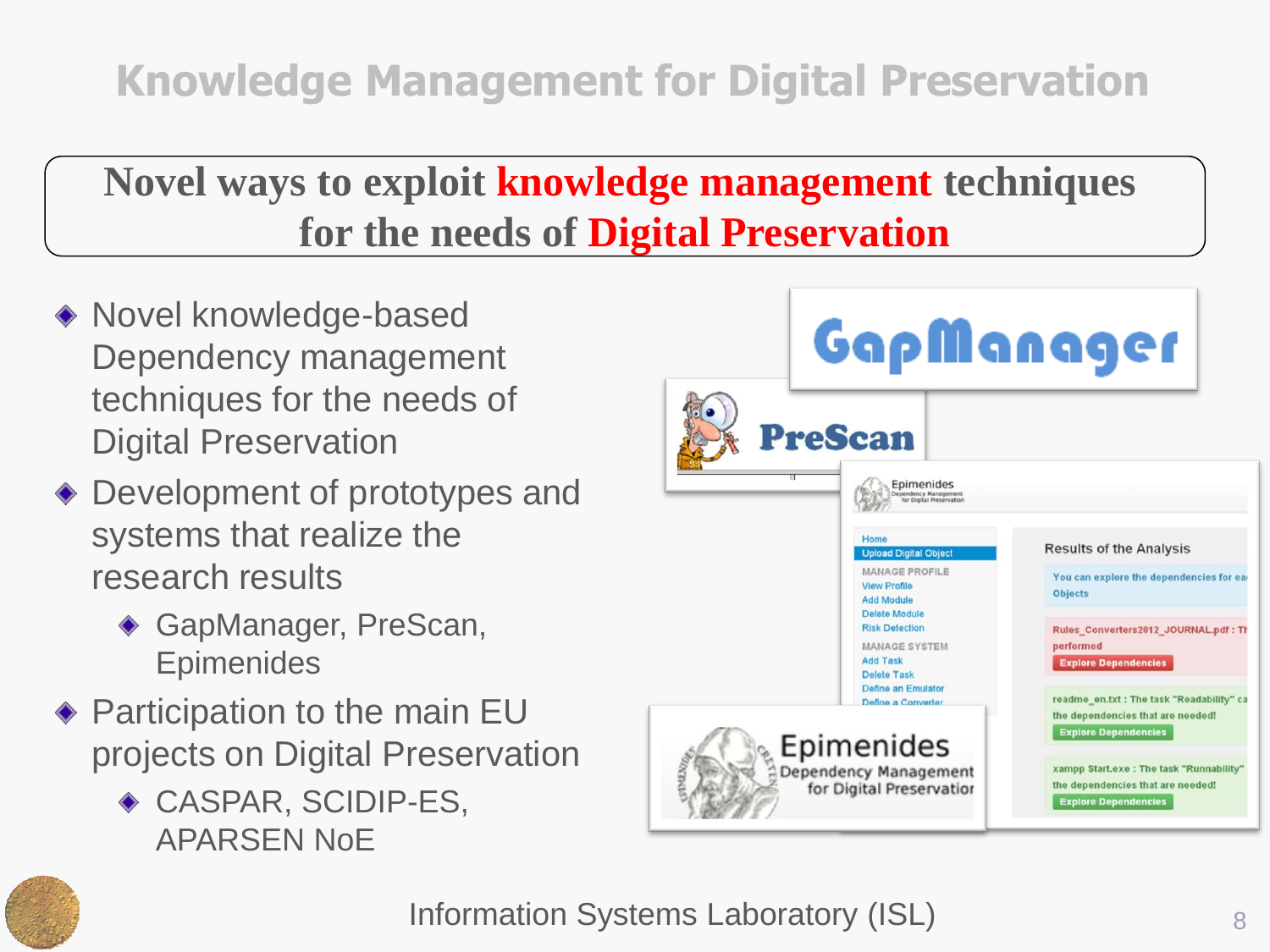# **TECHNOLOGY OFFERINGS**

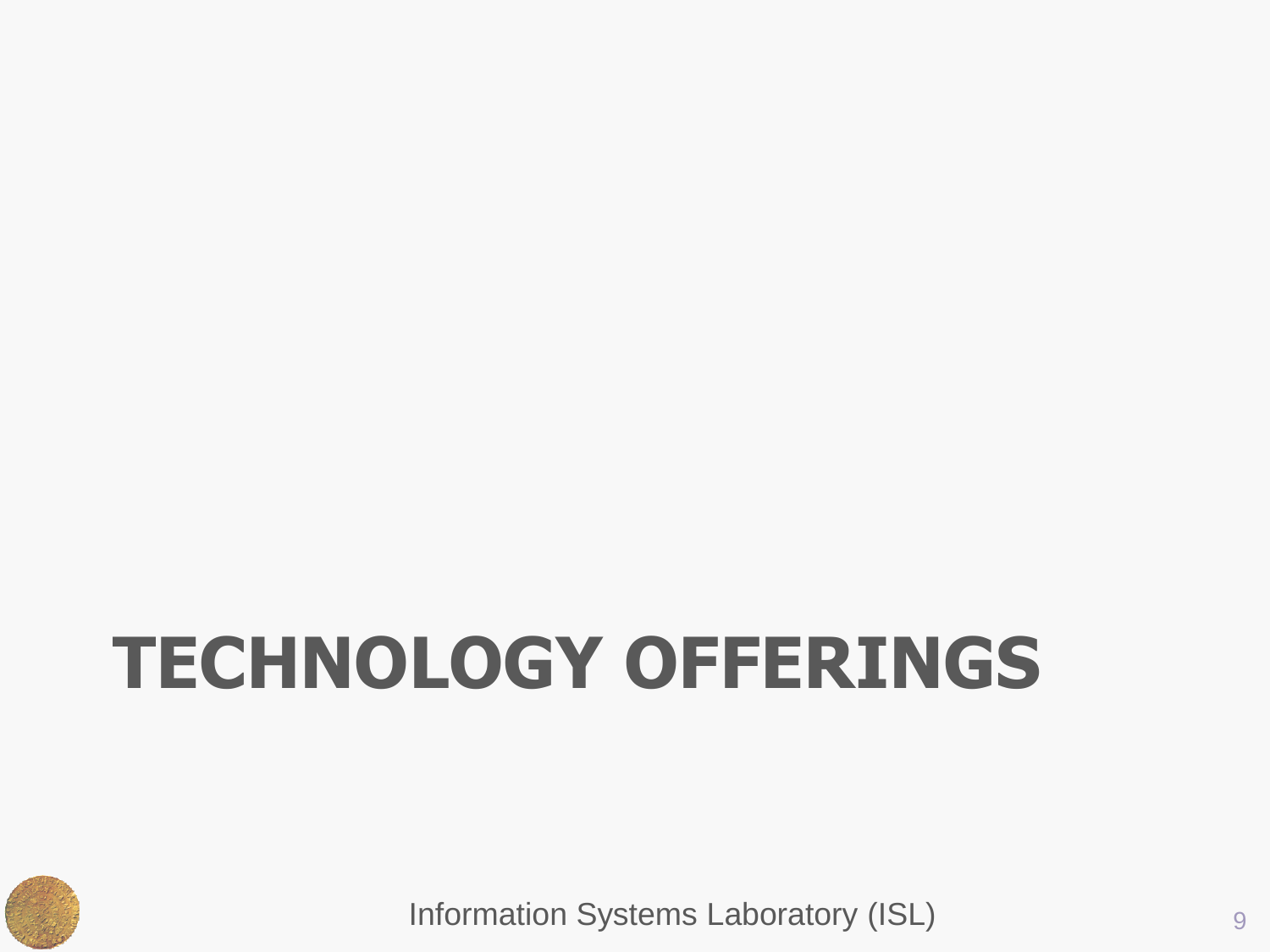# **List of technology offering**

#### **Exploratory (Web) Searching**

- **[X-Search](http://139.91.183.72/x-search/)**: Semantic Analysis of Search Results. First release: 2013 ([leaflet\)](http://users.ics.forth.gr/~tzitzik/products/X-Search.pdf)  $\bigoplus$
- **[Hippalus](http://www.ics.forth.gr/isl/Hippalus)**: Preference-Enriched Faceted Exploration. First release: 2013 ([leaflet](http://users.ics.forth.gr/~tzitzik/products/Hippalus.pdf))  $\bigoplus$
- **[IOS](http://www.ics.forth.gr/isl/ios)** [:](http://www.ics.forth.gr/isl/ios) A family of novel services for instant exploratory search. First release: 2012  $\bigoplus$
- **[StellaSearch](http://groogle.csd.uoc.gr:8080/google/google.jsp)** [:](http://groogle.csd.uoc.gr:8080/google/google.jsp) A Meta Search Engine over Google offering real time results clustering. First release: 2009  $\bigoplus$
- **[FleXplorer](http://users.ics.forth.gr/~tzitzik/flexplorer/index.html)** : A general purpose API for supporting exploratory search. First release: 2009  $\bigoplus$

#### **Semantic Data Management**

- **[MatWare](http://www.ics.forth.gr/isl/MatWare/)** : Tool for automating the creation of Semantic Warehouses. First release 2014 ([leaflet\)](http://users.ics.forth.gr/~tzitzik/products/MatWare.pdf)  $\bigoplus$
- **[Bnodeland](http://www.ics.forth.gr/isl/bnodeland) [\(the land of blank nodes\)](http://www.ics.forth.gr/isl/bnodeland)**: Compare RDF Graphs with Bnode Matching! First release 2012. Also a generator  $\bigoplus$ of synthetic data. First release 2014
- **[RIMQA](http://www.ics.forth.gr/isl/RIMQA/)** [\(RDF Instance Migration Quality Assistant\)](http://www.ics.forth.gr/isl/RIMQA/) : A tool for quality management after schema migration. First release:  $\bigoplus$ 2012.
- **[StarLion](http://www.ics.forth.gr/isl/starlion/)**: A tool for visualizing RDFS ontologies (with emphasis on top-K diagrams and on exploration services). First  $\bigoplus$ release: 2008

#### **Digital Preservation (tools and systems)**

- **[Epimenidis](http://www.ics.forth.gr/isl/epimenides)**: Automated Reasoning for Digital Preservation. First release 2013 [\(leaflet\)](http://users.ics.forth.gr/~tzitzik/products/Epimenides.pdf)  $\ddot{\Phi}$
- **[PreScan](http://www.ics.forth.gr/isl/PreScan/)**: Automated extraction of file-embedded metadata from file systems. First release: 2008  $\ddot{\Phi}$
- **[GapManager](http://athena.ics.forth.gr:9090/Applications/GapManager/)** : A dependency management system for the preservation of digital objects. First release: 2008  $\ddot{\Phi}$

#### **Ontologies**

**[MarineTLO](http://www.ics.forth.gr/isl/MarineTLO/):** A top-level ontology for the marine domain. First release 2012. [\(leaflet\)](http://users.ics.forth.gr/~tzitzik/products/MarineTLO)  $\ddot{\Phi}$